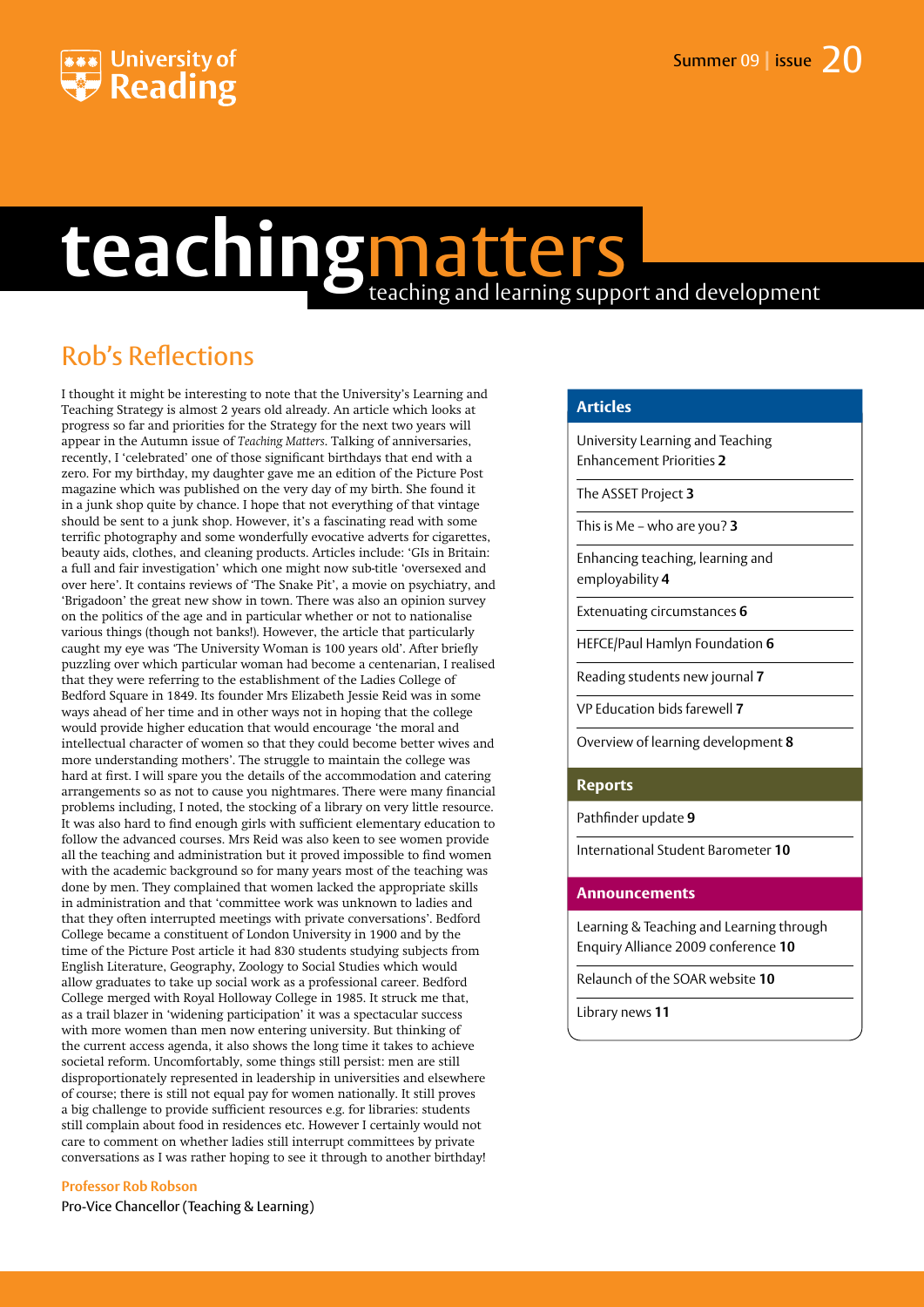## University Learning and Teaching Enhancement Priorities 2009–2011

#### **Introduction**

Over the period 2008–2013 the University of Reading has a clear Corporate Plan (CP) and a comprehensive learning and teaching strategy. The latter covers all aspects of learning and teaching maintenance and development covered by 58 action points. However, the University has prioritised which of these 58 areas it would like to focus its enhancement in the first part

#### **Enhancement areas**

#### **A. Ensure that our programmes remain competitive and address market needs.**

**Enhancement actions (in brackets is the action number from the Learning & Teaching Strategy Implementation Plan)**

1 (4). Develop a data set and associated competitive information on programmes in specific fields in order to allow Schools to reflect on their offerings to ensure that their programmes remain competitive

2 (5). Review with the objective of improving how support is provided to Schools where market opportunities exist to develop new programmes

3 (9). Further develop mechanisms for partnerships and collaborative arrangements, nationally and internationally, in order to facilitate both rigorous and timely developments of such initiatives

#### **B. Support staff to adapt their teaching to pedagogic developments and the changing needs and expectations of students.**

4 (10). Develop a clearer understanding of the changing needs of learners and how they are challenged

5 (11). Adapt QA processes to effectively inform and assist enhancement

6 (12). Further develop the role of mechanisms (e.g. regular T & L events ) to encourage enhancement and sharing of effective practice

#### **C. Enhance the support provided both centrally and locally to help students develop the academic skills to become increasingly independent learners.**

7 (14). Strengthen academic induction to help students make the transitions into and within programmes

8(14b). Ensure enhancement of academic and social transition for non-home students

9 (15). Continue to adapt the curriculum and assessment and feedback to promote active student learning

10 (28). Encourage and support existing and new joint university-RUSU initiatives and synergies (e.g. MASIV)

of planning period (i.e. 2009–2011). This gives priority to 18 areas for enhancement which have been drawn out of learning and teaching strategy. It is envisaged that toward the end of 2011 these enhancement areas will be reviewed by UBTL prior to setting enhancement priorities for the last two years of the planning period 2011–2013.

#### **D. Offer students opportunities for work-based "real world" learning experiences within the curricula and outside their formal learning.**

11 (39). Further develop opportunities and support (including quality monitoring) for placements within programmes where appropriate

12 (40). Encourage and support students to seek relevant work experience including internships and increase the internship opportunities available

13 (41). Further develop and support work-based/ work-related projects in the curriculum where appropriate

14 (36). Develop mechanisms for employer involvement in L&T at University and discipline levels

#### **E. Ensure that the promotion to all levels of seniority is possible via contributions to T&L.**

15 (47). Further increase esteem for roles and leaders in L&T by supporting the continued evolution of the framework for promotion to enable promotion to the highest levels in the University

16 (48). Celebrate and reward internal and external success in learning and teaching

17 (49). Review and enhance the recruitment process to ensure that L&T is given due weight in the selection and appointment of academic staff

18 (54). Strengthen the engagement with external Learning and Teaching-related bodies, (including the HEA, external CETLs and other professional and discipline-related bodies) and with regulatory and resource-related bodies such as QAA, funding councils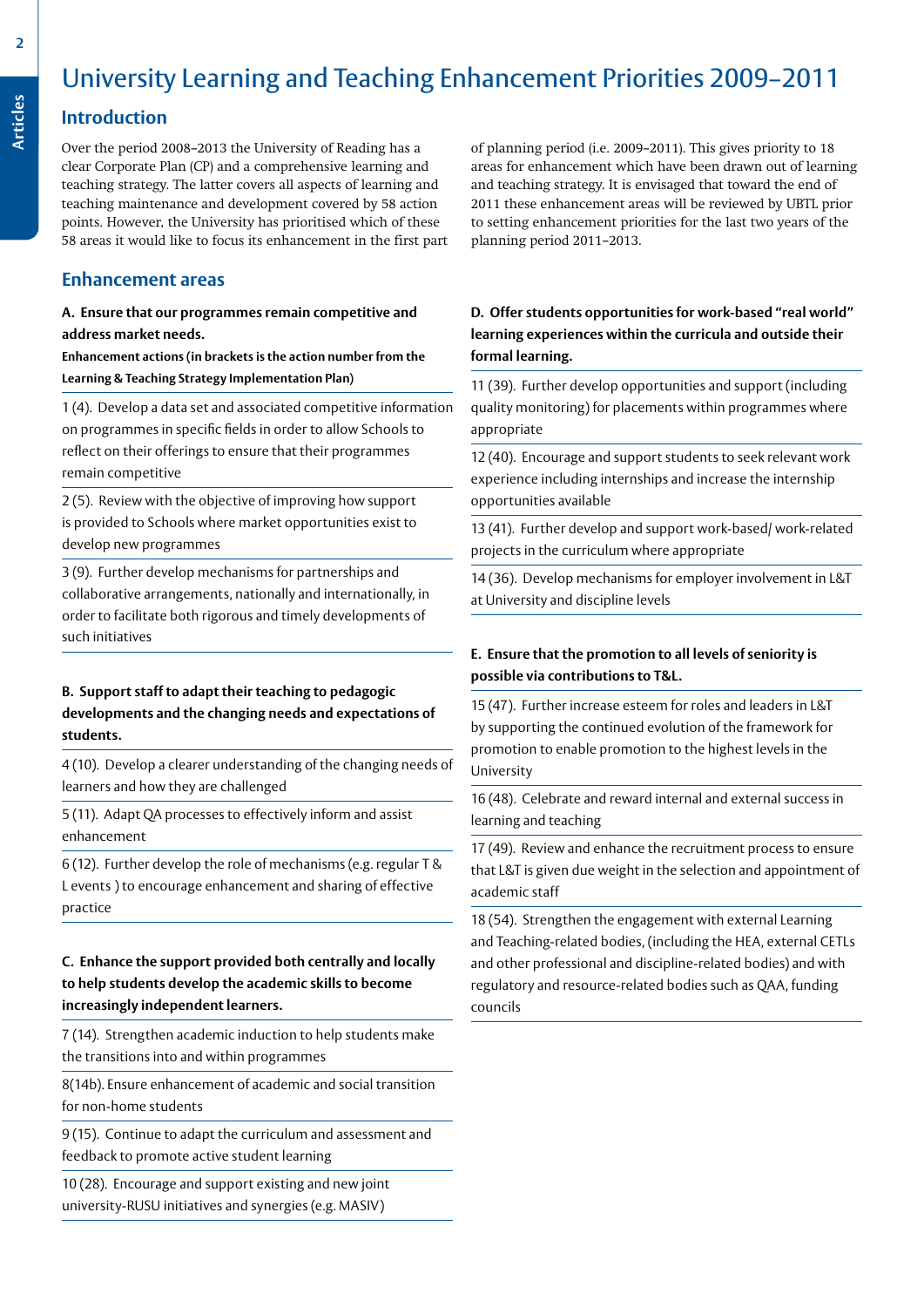## The ASSET Project: Enhancing feedback provision at Reading

Dr Anne Crook (Teaching Enhancement Manager, CDoTL) and Dr Julian Park (FDTL, Life Sciences) are leading an 18-month JISC-funded project which aims to improve student and staff engagement with feedback. Using Web 2.0 technology the project has developed an online resource, 'ASSET', which provides staff and students with innovative ways to engage with feedback through video and audio media. It works by enabling staff to easily upload video/audio materials into their own module areas within ASSET (e.g. using a webcam), which students registered on those modules can then access. Students can then copy their favourite video/audio clips into their own customisable 'playlists' to revisit as and when they choose. ASSET also supports the development of generic 'university-level' learning materials, i.e. video/audio clips that do not relate to specific modules/assignments but which are likely to be useful to all students. But ASSET does more than support feedback to students; it also encourages staff to focus on 'feed-forward'. For example, a member of staff can upload a quick video to explain how students can use feedback to improve their performance in future

assignments. And finally, ASSET also provides an online forum for students to discuss feedback/feed-forward with their peers and also, if they choose, with staff (anonymously).

On the 25th March 2009 the ASSET team hosted a workshop for staff at Reading. This resulted in colleagues from five Schools/Centres signing up to take part in a pilot of ASSET in the Autumn term 2009/10 (Real Estate and Planning, Law, Fine Art, Chemistry, Food Biosciences and Pharmacy and the International Foundation Programme). In addition, the Centre for Applied Language Studies (CALS) will be piloting ASSET with over 100 students during the Summer term 2009 which will enable us to evaluate how well ASSET supports staff and students' engagement with feedback and feed-forward in advance of the main pilot phase in the Autumn term.

The ASSET team is working closely with the VP Education in RUSU and with its project consultants at the University of Plymouth, Staffordshire University and the HEA Centre for Bioscience in Leeds. The team will be presenting papers at the University's Learning and Teaching

Conference, the National Science Learning and Teaching Conference in Edinburgh and the HEA's Annual Conference in Manchester.

Dr Anne Crook, Project Manager a.c.crook@reading.ac.uk

Dr Julian Park, Project Adviser j.r.park@reading.ac.uk

Ms Jo Walsh, Project Research Officer j.walsh@reading.ac.uk

Dr Clare Lawson, Project Research Co-ordinator c.s.lawson@reading.ac.uk

Mr Karsten Lundqvist, Project e-Learning Research Officer k.o.lundqvist@reading.ac.uk



Everybody does it, nobody likes admitting to it, but there comes a point in people's lives when the urge to Google themselves becomes irresistible.

For the uninitiated, this practice involves not some form of self harm, but typing your name into an Internet search engine (such as, well, Google), and finding out how you are making your mark in cyberspace – from Facebook profiles and blogs, to your life's loves and work.

As we've discovered during the This Is Me project on Digital Identity (DI), however, knowing there is information about yourself on the Web is one thing, but knowing how to control it is quite another . And it appears to be something few of us with an online presence devote much energy to.

Throughout the eight-month, Eduserv-funded project, the team at SSE have been gathering DI stories from staff and students to try to paint a picture of how they use services such as social networking web sites, and their attitudes towards their online reputation.

What has emerged is that while many people enjoy the ability to connect openly with others from the comfort of their keyboard, others are mistrustful of how their information may be used, and by whom, leading them to 'lock down' parts of their DI - or simply avoid having one at all.

Based on this research, the team have generated a collection of learning materials, bookmarked resources, games and exercise sheets on their web site (**http://thisisme.reading.ac.uk**). A This Is Me book is available to download free from **www.lulu.com/ odinlab**

The aim is to inform and encourage staff and students to consider how they want to be seen online and by whom, particularly as they turn their attention towards the job market and career enhancement – thus creating a DI that works for, and not against them.

#### Sarah Fleming

s.c.fleming@reading.ac.uk

**Articles**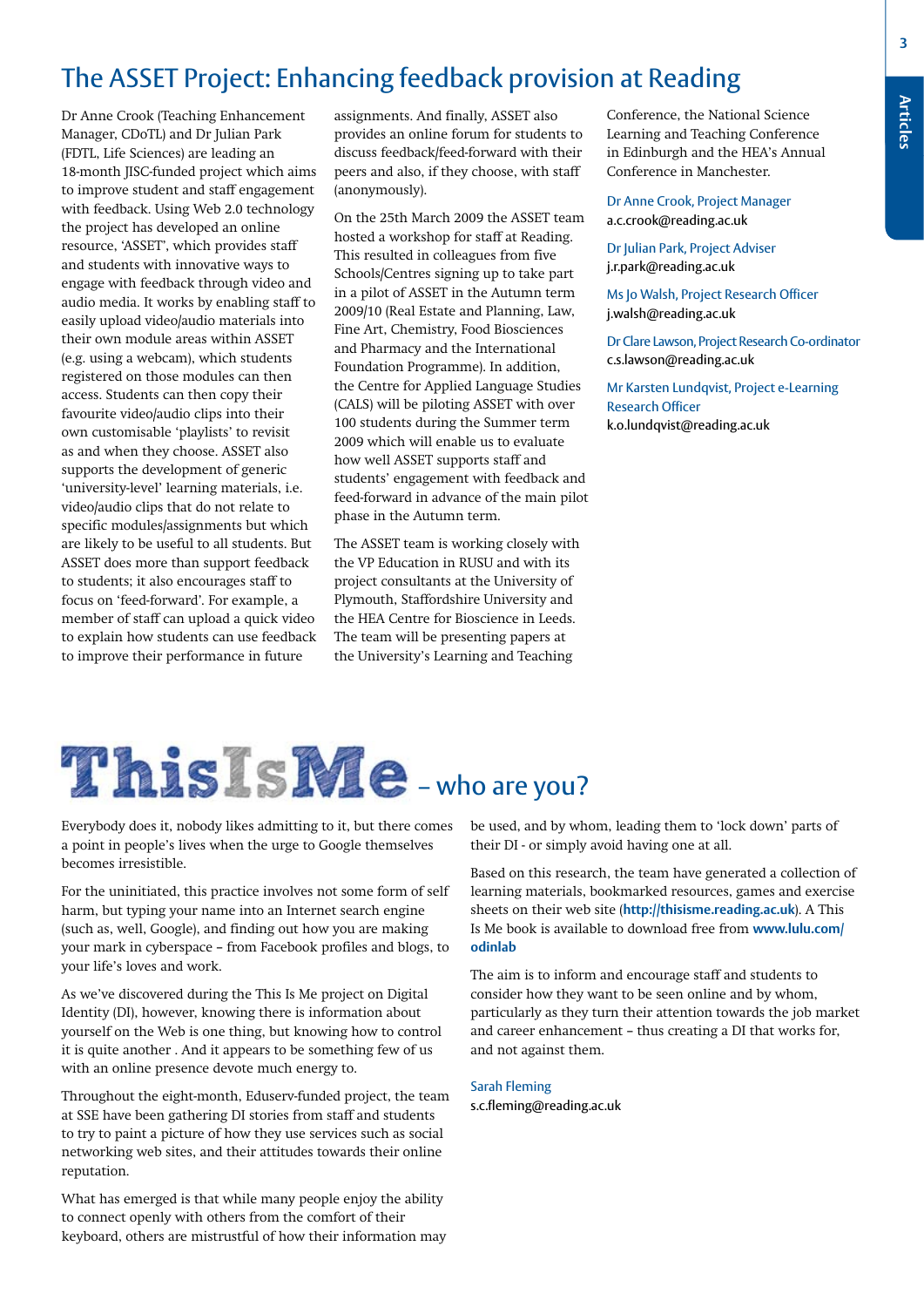# **Articles**

## **Enhancing teaching, learning and employability through<br>
<b>Articles**<br> **Articles**<br> **Articles**<br> **Articles**<br> **Articles**<br> **Articles**<br> **Articles**<br> **Articles**<br> **Articles**<br> **Articles**<br> **Articles**<br> **Articles**<br> **Articles**<br> **Articles** employer engagement

Engaging with employers can enhance the quality and relevance of teaching. Demonstrating good employer links and a strong commitment to employability can make the School more attractive to prospective students, and lead to research opportunities as well as financial donations to the School. These are the findings from a fellowship recently commissioned by the Centre for Career Management Skills (CCMS) to look at the types of employer engagement being used across the University.

The research found a number of Schools across the disciplines successfully engaging with industry with the direct aim of enhancing their undergraduate students' learning in their degree discipline and improving their employability. Eight different types of employer engagement were identified:

#### **Industry in the lecture room**

Dr Chris Phillips of the Henley Business School has worked in partnership with O2 in creating and delivering the School's part 2 Marketing module. Delivery of lectures is split between Dr Phillips and O2, with lecture examples from O2 being so current that students are required to sign a confidentiality agreement. At the end of the lectures, working in teams, students are given a relevant marketing scenario to study and are required to prepare both a written report and give a presentation on their conclusions/recommendations. The strongest teams are invited to give their presentation to senior O2 managers. Successful teams/students are not only given prizes by O2, but can also be offered summer or industrial placements with them.

#### **Industrial advisory boards**

"In Construction Management the role of the advisory board is not limited to commenting on the curriculum as teaching is the minority of our work, but we are looking for the advisory board to work with us in relation to three key areas: the industry, the economy and society as a whole. I guess the key thing is that the reason we have such strong employer engagement is that we do not think of them as mere employers of our graduates, but as partners in the whole of our mission to develop new and robust knowledge about interesting things in the management and economics of the construction sector"*.*

*(Professor Will Hughes)*

#### **Mentoring schemes**

This year Real Estate and Planning are introducing a 'student mentoring scheme' where 125 students will be given their own industry mentor. This initiative has been set up with the help and support of RREF (Reading Real Estate Foundation). The Foundation is funded solely by Real Estate and Planning alumni and provides help and support to the school in a number of ways: providing speakers from industry, organising dedicated career fairs, offering work experience and funding research and academic chairs.

#### **Work based learning**

As part of the Communications at Work module run by Dr Lucinda Becker (School of English and American Literature,) students do a period of course-related work experience, which they are required to reflect on to produce a written assignment and a presentation. Across the University other Schools such

as Food Bioscience and Systems Engineering are finding that industrial placements (12 month periods in industry) between their second and final year of their degrees not only enhance their knowledge and understanding of their degree discipline, but also significantly improve their success in finding graduate employment.

#### **Work related learning**

Dr Alina Congreve (Real Estate & Planning,) together with Reading Borough Council, has devised a group assignment for her students where they look at a 'real life' regeneration situation. Students work in mixed teams and have access to Council information to help them work through a current regeneration problem for the Borough. Students' proposals are then submitted to Dr Congreve and presented to councillors and staff at Reading Borough Council. The group case study is a win-win situation for the Council, students and the University. The Council have work undertaken at a fraction of the cost that they would have had to pay an external consultant. The students benefit from doing 'real work' which not only enhances their learning and understanding of their degree subject, but can also give them valuable examples to use in job interviews. The University as an institution benefits from forging good relationships with a local employer, and from contributing to the Reading community. The School benefits by being able to set students challenging 'messy' tasks that require synthesising learning from different parts of the degree.

#### **Employability modules**

In the Henley Business School Dr. Maria Gee has used problem based learning to refocus the usual CMS (Career Management Skills) learning outcomes. Dr Gee's approach enables students to consider why employers adopt certain selection methods through undertaking activities that simulate employer recruitment processes.

The project requires students to work in a team, and using fictitious but plausible company details, develop an advertisement, job description and job specification. They are required to select suitable candidates for interview from CVs supplied to them and, more importantly, justify their choices. Once the students have chosen their preferred candidates, they must then consider the type of selection methods they would use in identifying the best candidate for the job and why.

Developing this project required an initial investment of time and effort in design, materials and logistics. However, Dr Gee feels that this has been justified by the amount of positive feedback she has received from the students on what they have learned and how they will apply this to their own applications for jobs.

#### **Sponsorship**

As one of the leading universities in Food Bioscience in the UK undergraduates studying at Reading can apply for both company sponsorship and scholarship opportunities with companies such as Northern Foods, GlaxoSmithKline, Sainsbury's, Kerry Foods and more.

#### **Accreditation**

A number of undergraduate degrees such as the MEng in Electronic Engineering (which is accredited by the IET) or the BSc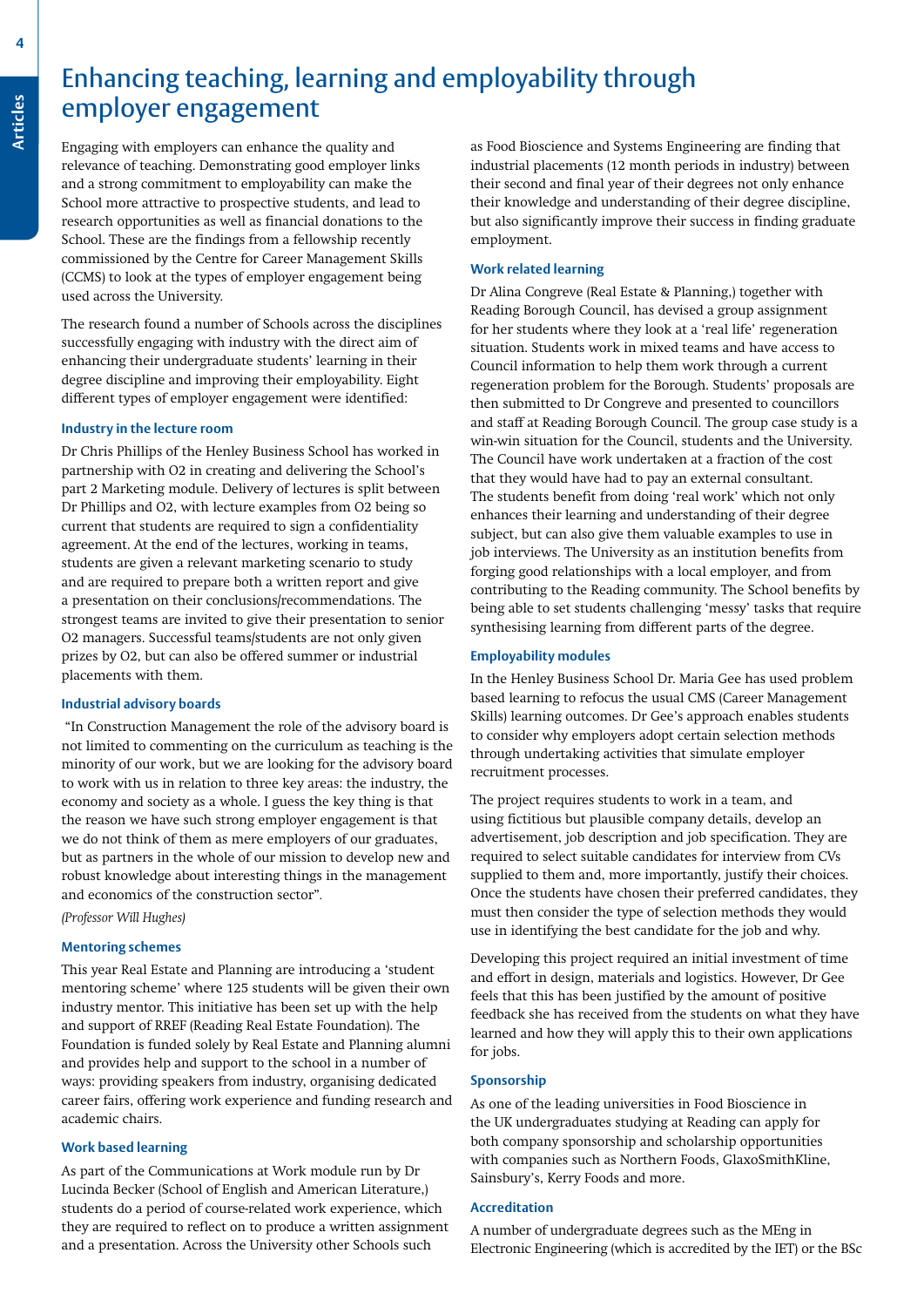**5**

in Computer Science (accredited by the BCS) look for an element of employer engagement within the undergraduate curriculum.

#### **Employability and employer engagement. Why so much new emphasis on the 'E' words?**

- **•** Supporting the University Learning and Teaching Strategy (2008-2013). The strategy emphasises the development of lifelong skills and knowledge that are required by students for their destinations beyond University. Employer engagement can play a key part in providing students with an awareness of the broader context of their studies and in developing their personal and academic skills within and around the curriculum.
- **•** Attracting prospective students. Rightly or wrongly, First Destination survey figures are a key criteria used by students and their parents in determining where to study. Our statistics are used in the preparation of various national league tables such as *The Times Good University Guide* and are published on websites **(http://www.unistats.co.uk/)**. Driving up our scores is likely to influence our success in attracting students, which can in turn result in an increased calibre and numbers of students. Currently, perceived poor industrial links are cited by many prospective students as the reason for declining the opportunity to study at Reading.
- **•** Employers track the source of graduate hires*.* Just as universities track students' employment, we are increasingly seeing employers tracking the source of their graduate hires to help them determine which universities to engage with in the future and where to invest their scarce resources.
- **•** Employability. Schools are increasingly seeking to enhance the employability of their graduates. To support this they can draw upon employers to help inform the relevance of the curriculum to the world of work, and to consider how students can develop 'soft' skills. Whilst employers are not necessarily expecting universities to provide these skills, they are looking to work together with universities to help promote the importance of these skills to students and to provide mechanisms for students to gain them.

#### **The Reading opportunity**

The Thames Valley is one of the most vibrant local economies in Europe, home to many small, medium and large enterprises, many of which are the UK, European or global HQ's of multinational corporations. Our location should be a unique selling point of the University for both employability and employer engagement.

Schools such as Construction Management, Real Estate & Planning, Food Bioscience and ICMA clearly demonstrate the benefits of a whole school approach to working with employers, while many other schools show the gains possible from more targeted approaches. Schools that actively engage with employers also seem to enjoy higher graduate employment results than schools that do not.

However, effective employer engagement is not something that can be achieved overnight. It is something that needs to be nurtured and developed at a sustainable pace. In order for employer engagement to become successfully embedded within a school, it is important for the school to understand how and why it wishes to develop employability. This

understanding is one that should be based upon an analysis of employability set within the context of the discipline and the specific needs of the school. A bespoke programme of activities in individual schools will be more effective than a 'one size fits all' programme across the University. However there are some common key success criteria:

- **•** Strategy: Awareness of employer engagement and its benefits may increase the level and even recognition of employer engagement within a particular school, but for employer engagement to become truly embedded in a school, staff need to invest time and energy in developing their own employer engagement strategy.
- **•** Alumni: Tracking alumni not only provides important information on career opportunities for graduates but exstudents generally like to stay in touch and give something back to their schools. Imparting the knowledge and skills they have acquired to both secure a graduate position and successfully manage their careers can be of enormous benefit to students just starting out. Finding a way to communicate and work with your school's alumni is therefore strategically important and can be one of the first steps to successful employer engagement.
- **•** Ownership: The responsibility for developing and working with employers can be the responsibility of one person in the school, but to be effective it should be a shared endeavour supported by management.

#### **Conclusion**

The research shows that by adopting a thoughtful and carefully crafted approach to employer engagement schools can demonstrate multiple benefits to the University, the students and the employer. While each school needs to craft their own bespoke programme to gain maximum effect, there are common criteria to success and many instances of good practice across the University that can be learnt from. CCMS have produced a booklet entitled: *'Enhancing teaching, learning and employability through Employer Engagement'* which will provide schools with a 'tool kit' illustrating ways that schools can and are engaging with employers. Staff will be able to draw on the tool kit, as well as other resources such as the career learning website Destinations®, to find localised ways of embedding employability. For further information about this project please contact either David Stanbury at d.r.stanbury@reading. ac.uk or Julie Rees at j.a.rees@reading.ac.uk or go to **http://www.reading.ac.uk**.

Julie Ann Rees j.a.rees@reading.ac.uk

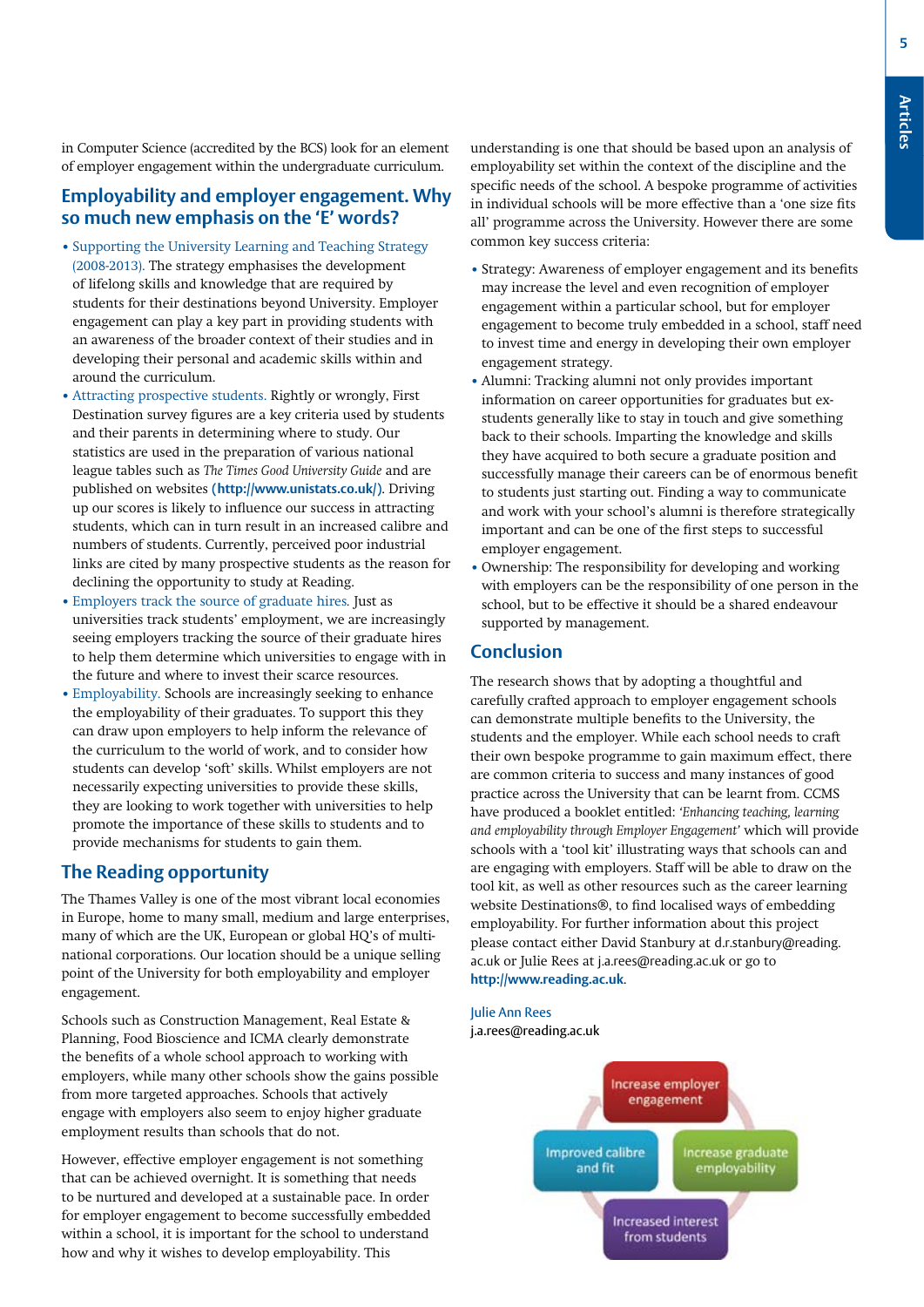### Extenuating circumstances

**6**

The University Board for Teaching and<br>Learning has recently approved revised<br>extenuating circumstances procedures Learning has recently approved revised extenuating circumstances procedures that will be implemented from the 09/10 academic year. These have been developed following consultation at the sub-committee for examinations and assessment, the Faculty Boards, University Board and Senior Tutors. The main elements of the procedures which have changed are:

- 1. The University now has only have one procedure for extenuating circumstances (extensions are seen as an outcome of having an EC and thus the separate extensions procedure and form will disappear).
- 2. It is the Senior Tutor who will have ultimate responsibility for EC procedures in a given school.
- 3. All claims for extenuating circumstances need first to be made, and recorded by the school in which the student is registered for their programme of study.
- 4. Given point 3, the procedure relies on rapid and effective communication between schools (where necessary), particularly in relation to requests for extensions where student registered in your school are taking modules from another school.

Further details of the procedures will be available on the Examinations Office website **http://www.reading.ac.uk/Exams/**

Dr Julian Park j.r.park@reading.ac.uk

## HEFCE/Paul Hamlyn Foundation Student Retention Project

CDoTL is working on a three-year collaborative project with Oxford Brookes University concerned with the co-ordinated approaches to supporting students through study advice and personal development in both institutions.

This study is one of seven funded by the HEFCE/Paul Hamlyn Foundation Student Retention Grants Programme. The aim of the Retention Grants Programme is to identify effective practice in supporting students' progression and success in HE and to inform the wider sector.

Oxford Brookes is focusing specifically on the School of Life Sciences, and their Personal and Academic Support System (PASS) while here at Reading we are conducting a University-wide study, paying particular attention to the areas of study advice and personal development.

It is a longitudinal study, allowing us to track student cohorts over the next three years, focusing specifically on their engagement with and perception of the areas of advice and support mentioned above. We are examining the extent to which interventions in these areas impact on their learning experience, academic performance and progress at University.

CDoTL won the bid to undertake this research in July 2008 and Dr Elena Bedisti is the project lead. A project officer, Dr Jessica March, was appointed in February this year. If you would like any further information about this study, or the Grants Programme more generally, please contact Jessica at j.march@reading.ac.uk

Dr Jessica March j.march@reading.ac.uk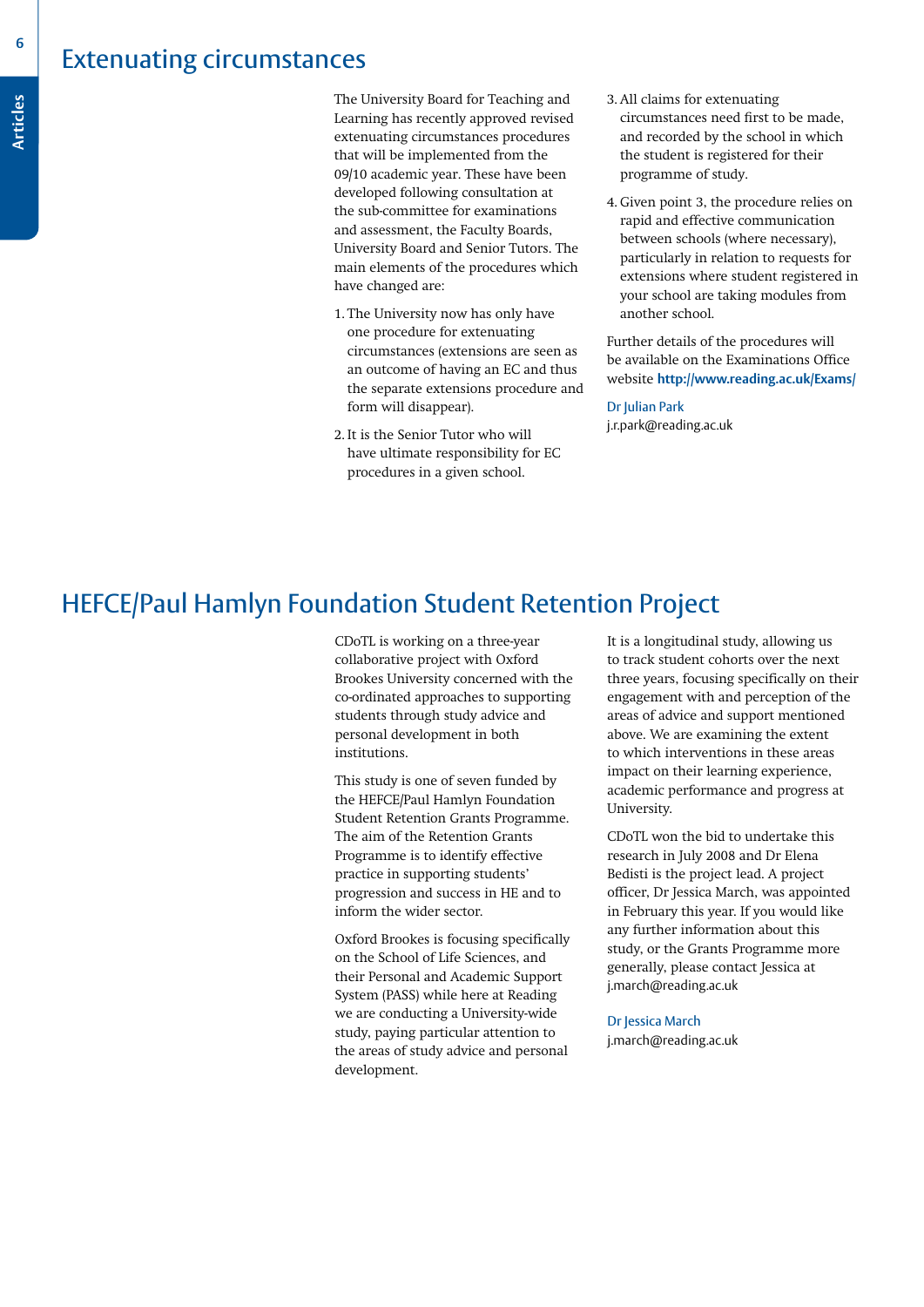## Reading students publish in new undergraduate journal



The online Bioscience Horizons Journal was first published in 2008 by Oxford University Press and was established to showcase high quality research undertaken by UK-based undergraduate students during their final year projects. Universities are asked to nominate their best eligible bioscience projects. Students are then asked to write and submit a research or review paper based on their project work. All submissions are independently refereed prior to publication. Volume 1 and the recently published Volume 2 contain 4 papers from Reading students:

Nodoka Nakamura: Species richness and aggregation effects on the productivity of ruderal plant communities under drought perturbation

Matthew P. Worster: Has golf-course management had an effect on the plant species composition and character of a calcareous grassland?

Robyn E. Drinkwater: Insights into the development of online plant identification keys based on literature review: an exemplar electronic key to Australian Drosera

Susannah J. Bedford: The effects of riparian habitat quality and biological water quality on the European Otter (*Lutra lutra*) in Devon.

Calls for submissions for 2009 will shortly be released. Further details of this and all papers published in Bioscience Horizons can be found at **www.biohorizons.oxfordjournals.org**

#### Dr Julian Park

j.r.park@reading.ac.uk

## VP Education bids farewell



Vicky Clarke

I really cannot believe that I am coming up to the end of my year as Vice President of Education at Reading University Students' Union – and what a year it has been! My role at the Students' Union entails spending a lot of time working alongside members of the University, aiming to improve the student experience at the University of Reading. The collaboration between the Union and the University this year has achieved some fantastic results, with longer library opening hours and students benefiting from additional study space during the examination period. I have worked alongside academic colleagues and members of CDoTL on addressing the provision of feedback on assessment. In addition, both RUSU and the University are working really hard towards addressing the issues with the quiet period to make it quieter!

With all these successes, I really hope that the next team of Sabbatical Officers will continue to have such a profitable relationship with the University. No doubt many of you will soon be meeting my successor, Tom Gilchrist. His manifesto pledges are as challenging as always, including addressing areas such as feedback, learning resources, student peer support, and opposing rising rates of tuition fees. Let's hope he is able to achieve great results with the support of the University, so that together the Union and the University can provide students with the ultimate student experience.

#### Vicky Clarke

v.clarke@reading.ac.uk

**Articles**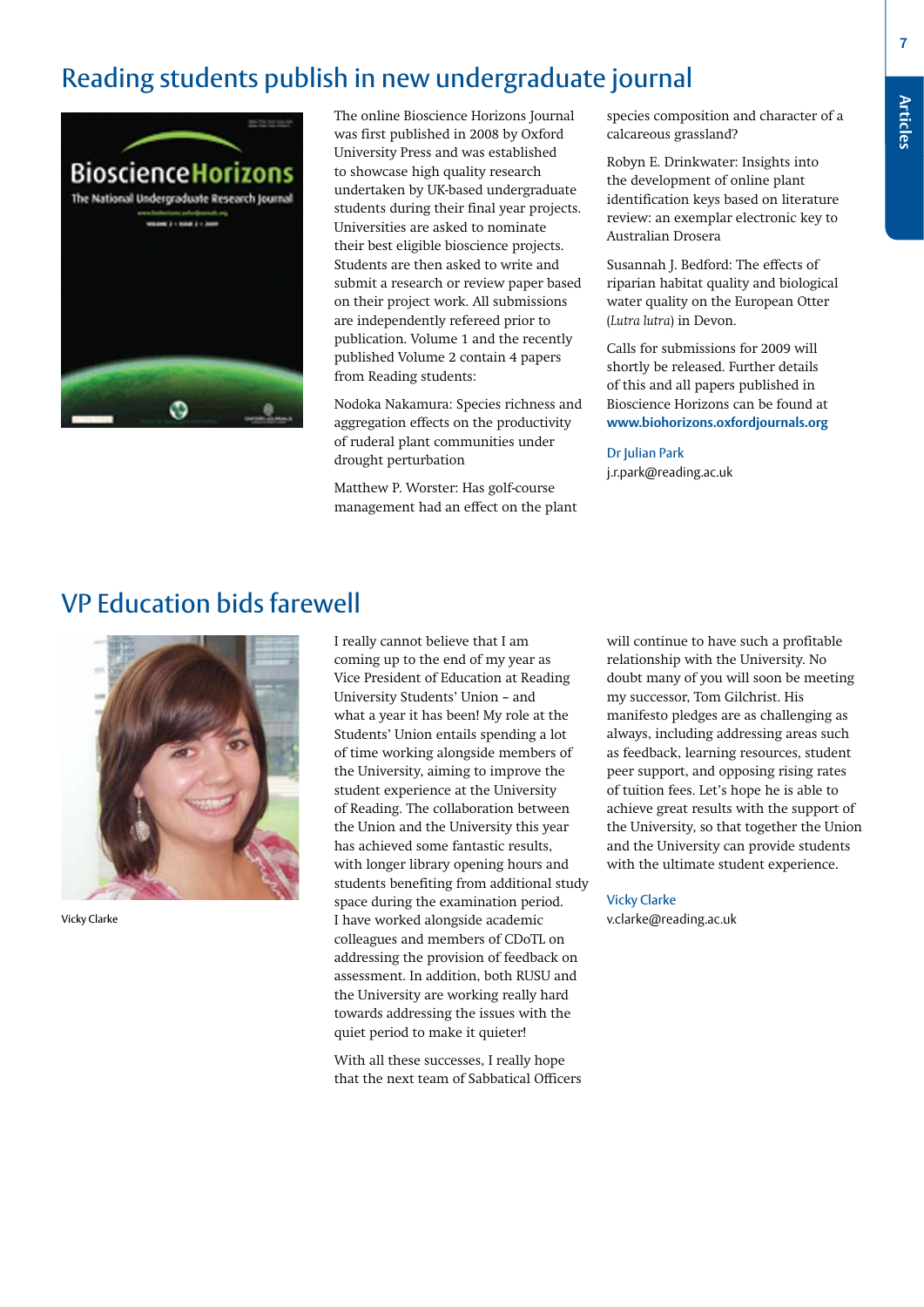## Taking an overview of learning development research

As a collaborative network of learning developers in sixteen universities, LearnHigher is potentially one of the most productive of the CETL initiatives, generating a wealth of insights into student practices from a diverse range of student communities. Telling a coherent story from this data is a challenging task, recently undertaken by Kim Shahabudin from the Study Advice team at Reading.

A report presenting an overview of research projects across the LearnHigher network is now available in electronic form via the LearnHigher website (www. learnhigher.ac.uk). Titled 'Investigating effective resources to enhance student learning', the report describes common concerns and issues that have emerged through collating LearnHigher research into student academic practices, and the development of resources that aim to enhance them.

Research conducted by LearnHigher partners expanded knowledge on issues previously known but under-investigated: for instance, difficulties during academic transitions, or in understanding the purpose of referencing. Other issues revealed as widespread are more recent,

following changes in common university teaching practices:

- Where teaching staff were offered training in e-learning technologies, there was often nothing similar for students who were presumed to be 'digital natives', so were expected to self-train.
- • Self-management of time and study is a growing problem with younger students, whose lives have been far more structured by parents and school than previously.
- • Increasing use of group-work for assessment is another common source of student concerns.

In addition to highlighting effective interventions and areas for future research, the project has made a significant contribution to the relatively new field of learning development research by surfacing common theoretical frameworks and methodological approaches.

If you have any questions or feedback, or would like to receive a paper copy of the report, please contact Kim Shahabudin at k.shahabudin@reading.ac.uk



**8**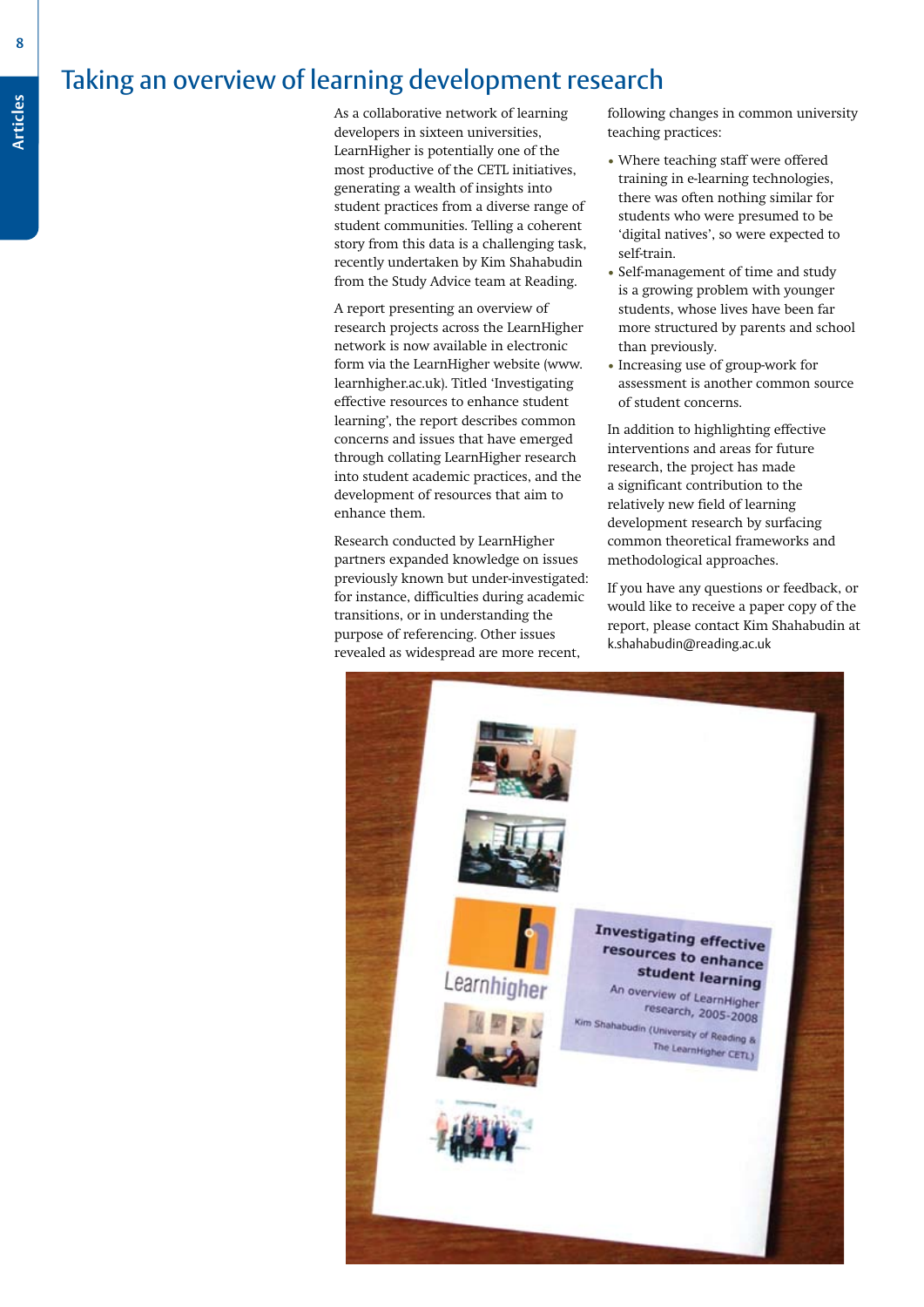#### **Pathfinder update**

I joined Pathfinder in December and I can't believe how quickly the time has gone. When I arrived, Clare McCullagh and Irene Petten, my new colleagues, were already in full swing producing the Mathematics and History of Art contextual reviews, and I was very grateful to them for taking the time out to show me the ropes. By January I was immersed in analysing student surveys and perusing competitors' websites to see what they have to offer. A busy few weeks followed and we handed over the contextual reviews to the departments in late February. March and April saw the departments' Away Days, providing a great opportunity to meet with everyone in the departments and learn more about the positive work both departments have been doing. For myself and Irene, these were our first experiences of the Pathfinder Away Day concept and both gave us excellent insights into how the Pathfinder contextual review can stimulate thinking and provoke valuable discussions. These discussions help inform the departments' future action plans and the team are looking forward to working with them in the coming months to realise some of these plans. Pathfinder is committed to the ongoing process of enhancement and with this in mind we are keen to continue the relationship and support departments following periodic review. For example, Clare and our colleague Guy Pursey have run a number of e-learning selfdevelopment sessions tailored to the specific needs of departments we have been working with, including a podcasting workshop last week for the Chemistry Department. As well as providing e-learning training, the team offer support in a variety of areas. For example, our colleagues in CDoTL can advise on assessment, feedback, reflective learning and PDP. Furthermore, Pathfinder works closely with other support offices, including the Careers Advisory Service, the International

Office and the Planning Support Office. If Pathfinder cannot directly provide the support or training needed, we can normally put departments in touch with the people who can.

In late March the team met with those departments due for periodic review in the autumn; Meteorology, Real Estate and Planning and the Foundation Degree in Systems Engineering. We are really enjoying working with such a diverse range of disciplines and are making good progress with the contextual reviews. Several of the student surveys have been conducted and we plan to run student groups in the coming weeks. We hope to have the reports finished by July and anticipate some more fun and constructive Away Days in September.

Meanwhile, we are continuing to collaborate with other institutions, and have accepted an invitation to visit the University of Liverpool to run a workshop on our Pathfinder approach at Reading, and to share our experience and lessons learned so far. The workshop will take place just before *Teaching Matters* goes to print and we look forward to telling you how it went in the next issue.

Looking forward, the next six months promises to be just as interesting and enjoyable. Very soon we will be engaging with those schools due for periodic review in spring 2010. Several schools are due for periodic review and we anticipate a very busy few months ahead. However, we hope that our recent efforts to streamline the Pathfinder process, combined with the extensive help we receive from other departments within the University, including Planning Support, the International Office and the Careers Advisory Service, will ensure another successful and rewarding few months.

Saffron Hutt s.g.hutt@reading.ac.uk

#### **International Student Barometer – Helping to Understand the Student Experience**

Over the past three academic years, Reading International Office has subscribed to the International Student Barometer (ISB) – an externally run benchmarking survey of the international student experience. It is run by a company called i-graduate (www.i-graduate.org) that has grown from a client base of 12 UK universities to working with universities across the world to measure student satisfaction across a number of key areas: the learning experience, the living experience and support services as well as measuring the likelihood to recommend their university to others.

The survey differs from many of its peers as it surveys all levels and years of study, trying to build up a comprehensive picture of the student experience at the University of Reading. There are 18 elements measured in the learning experience and the survey runs at the beginning and the end of the academic year. Demographic questions enable analysis by level of study, faculty and year of study as well as a number of other factors.

The 'learning experience' questions cover student perceptions of the lecturers' expertise separately from the teaching ability, the transparency and the timeliness of feedback processes and also look at a number of factors relating to future employability and career development. Levels of satisfaction are measured on a four point scale ranging from very dissatisfied to very satisfied avoiding a mid-point of neither satisfied nor dissatisfied. The results are then compared by i-graduate to the complete benchmarking group (ISB) average scores and then an average taken from the 1994 Group participants in the survey.

Results from the survey are not published externally in a league table format but are encouraged to be used internally to improve provision to students. Good news can be published externally with the permission of the International Office.

If you would like to know more about the survey and the results collected, please contact Beth Reed in Reading International Office e.reed@reading.ac.uk **Annoucements**

**Reports**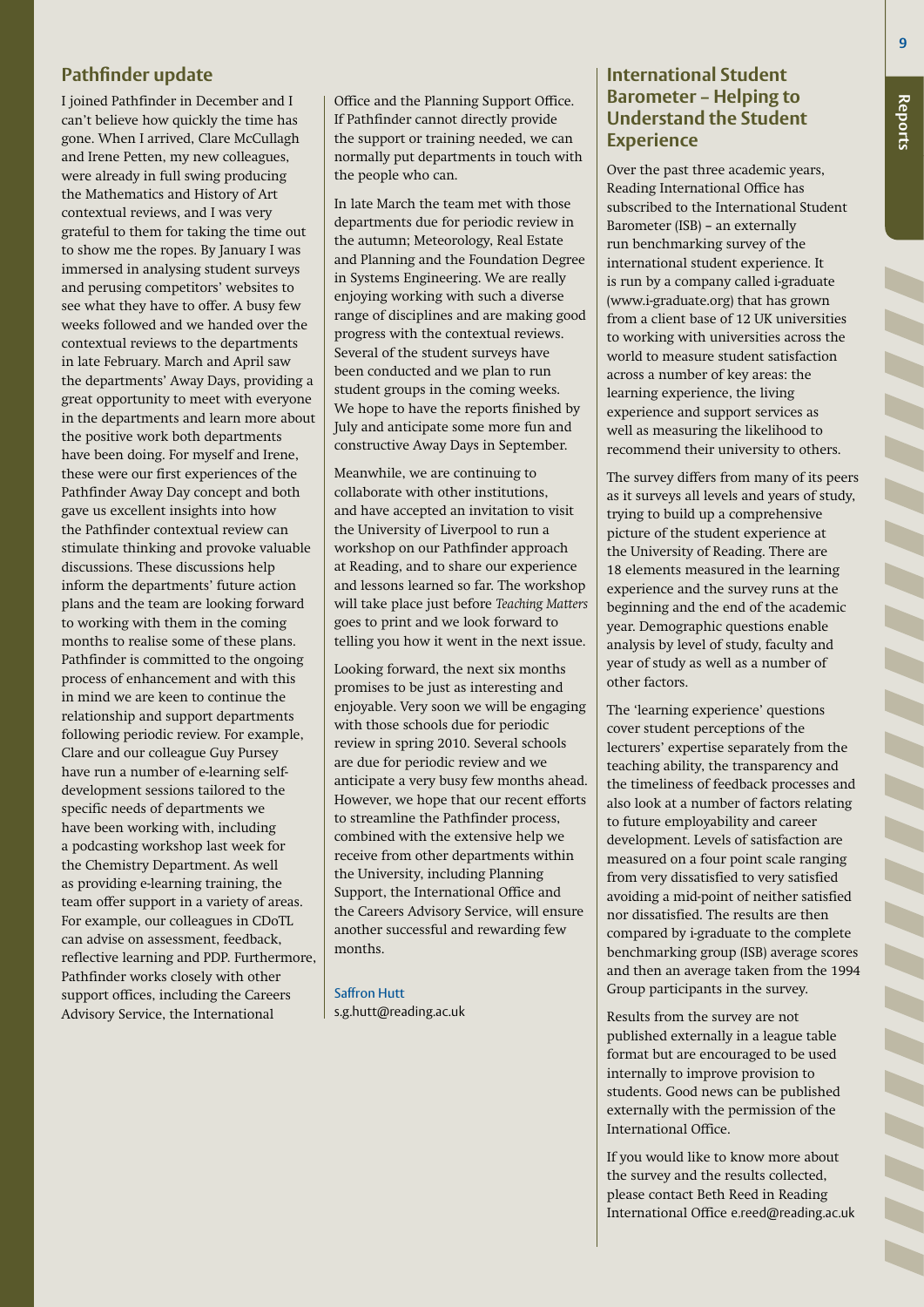## Learning & Teaching and Learning through Enquiry Alliance 2009 conference, 14–15 July 2009

You are invited to this year's Learning and Teaching Conference, an opportunity to hear what's happening in teaching and learning and to share ideas and practice. The conference will be a joint meeting with the Learning Through Enquiry Alliance (LTEA), and we will be showcasing work from within our University as well as inviting presentations from both national and international HE institutions.

Our keynote speaker will be Professor Phil Race who will be delivering a very attractive lecture on 'How does learning happen'. He will also be leading a workshop on 'Giving Smarter Feedback'.

The conference will include:

- **•** Workshops to help design and assess Enquiry-Based Learning
- **•** Papers giving disciplinary case studies on Enquiry-Based
- Learning **•** Papers on the Student Voice, Peer Support and Employability
- 
- **•** Discussions about the development of Academic Literacy
- **•** Discussions about 'Enquiry' and the development of HE Policy **•** And more…

#### To register for the conference please go to **www.reading.ac.uk/ltea2009**

For more information please contact Dr Elena Bedisti at the Centre for the Development of Teaching and Learning e.bedisti@reading.ac.uk, ext. 8409.



## Learning and Teaching and Learning Through Enquiry Alliance

2009 Conference, 14-15 July University of Reading



**www.reading.ac.uk/ltea2009**

## Relaunch of the SOAR website

The SOAR (Skills Opportunities at Reading) website has been relaunched: **www.reading.ac.uk/soar**. Please direct your students to this resource which highlights the University's



seven transferable skills. For more information and to request promotional materials, please contact Alysia Zapasnik in CDoTL (a.w.zapasnik@reading.ac.uk, x6250).

| <b>Citat Nome</b><br>a block down                                                                                                                                                                                                                               |                                                                                                                                                   |                                                                                        |  |
|-----------------------------------------------------------------------------------------------------------------------------------------------------------------------------------------------------------------------------------------------------------------|---------------------------------------------------------------------------------------------------------------------------------------------------|----------------------------------------------------------------------------------------|--|
|                                                                                                                                                                                                                                                                 | Use of IT                                                                                                                                         | $S$ O A R                                                                              |  |
| <b>SEIGE ALL</b><br><b>Experience and a</b><br>Integrational<br><b>Liquidae</b><br><b>Belleville</b><br><b>Building Inchine</b>                                                                                                                                 | If hardcas<br>/ IT locations<br>· Sublex Accessity<br>· Training a sweet by lowin<br>1 Longia alera ha traveles commo-<br>$-$ Direct St.A. Linear | C Strategic models<br>Things to do may<br><b>THE TOW HIS LINE</b><br>class makes inker |  |
| those and etc.<br><b>Ed materment</b><br><b>San allow</b><br>I Conselled based<br><b>A Facture audicity</b><br>+ steep<br>4 Volatiles Straussell Control<br>a Jun Equus.<br>& Museum beneficials<br>- Patrick St.<br>* Students' pron (KSIG)<br>4 Holly Asketer | <b>Blackbook</b><br>1 Min Should Availa<br>1 Electrical Units<br>1123 Backbook coldier, contr.                                                    | Edmandage of the                                                                       |  |
|                                                                                                                                                                                                                                                                 | <b>Diffused</b> module with<br>+ SANDORLA Adulture Institute<br>· Declination !: Between and II difficult airest debiton book or                  |                                                                                        |  |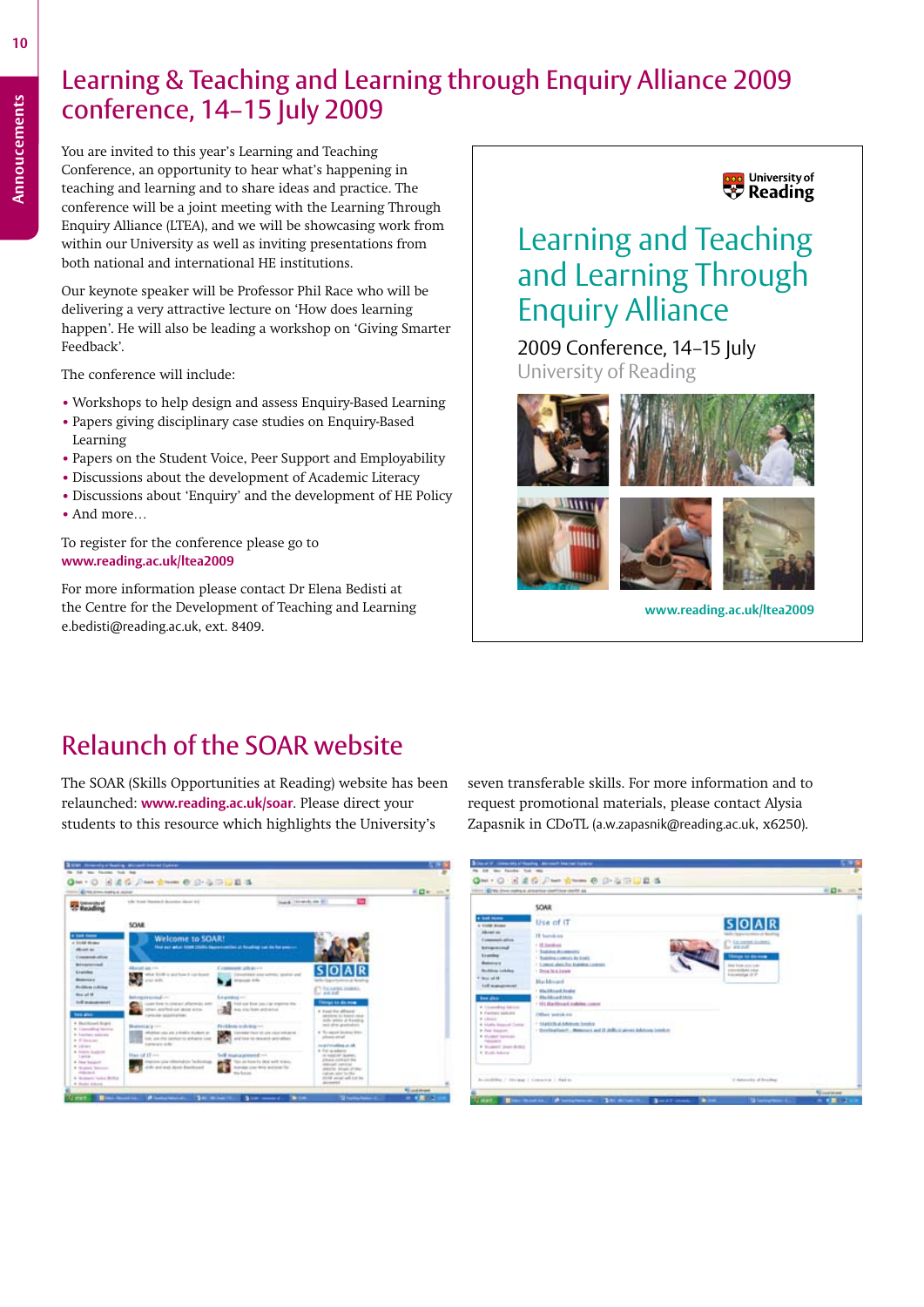**11**

## Library news

#### **Preparing next year's teaching materials? Maybe the Library can help?**

#### **Your Liaison Librarian can:**

- **•** Help you with questions to include in Blackboard courses from Library induction to searching databases
- **•** Check reading lists
- **•** Add helpful hints to student portals
- **•** Run sessions for Freshers, PhD students or any other level student
- **•** Point students to reputable sources of information –online reference materials such as Britannica and reference collections and evaluated web pages.

Find your liaison librarian at **www.reading.ac.uk/library/contact/ staff/lib-liaison.asp**

Here are a few well-used recent texts how to find, reflect on and evaluate information. If you have any suggestions for additional titles please let Helen Hathaway h.m.hathaway@ reading.ac.uk or Sally Smith s.e.smith@reading.ac.uk know the details.

#### **Rumsey, Sally (2008)**

*How to find information: a guide for researchers*

Open University Press, xvii, 223pp Main Library 001.42-RUM



How do I find relevant information for my thesis, dissertation or report? How do I evaluate the relevance and quality of the information I find? How do I find the most up to date information in my subject area? Anyone setting out to research a topic, whether at undergraduate or postgraduate level, needs to find information to inform their work and support their arguments. This book enables researchers to become expert in finding, accessing and evaluating information for dissertations, projects or reports. The book works systematically through the informationseeking process, from planning the search to evaluating and managing the end results. It suggests how to do this efficiently and effectively whilst using

a range of sources including online bibliographic databases and the internet. This edition has been thoroughly updated to reflect the use of new technologies in research by offering the most contemporary information on: online research; critical evaluation of resources; intellectual property rights; research communities; the changing landscape of research information; and, subject-specific resources. Written by an academic librarian, this book provides key reading, not only for academic researchers, but for anyone working for commercial, public or government bodies who have to contribute to research projects. Copyright: Book Data Ltd, UK.

*Research skills for policy and development: how to find out fast* 2007 SAGE, x, 363pp Main Library 338.9072-RES

This book is a critical guide to conducting investigations under timeand resource-pressured conditions, equipping readers with the key skills and approaches for research designed to influence or inform development policies. Unlike a simple 'how to' guide, *Research Skills for Policy and Development* also provides a critique of various methods and situates these approaches within 'real life' organisational settings, enabling those working in or studying development to locate, evaluate and

use relevant information quickly but rigorously. The successor to *Finding Out Fast* (SAGE, 1998) it reflects the changes in development management theories and practice over the last seven years, and includes new material and advice on critical use of the web as a resource and research tool. It is essential reading for development managers in NGOs and public sector agencies as well as students of development management and development studies more generally. Copyright: Book Data Ltd, UK.